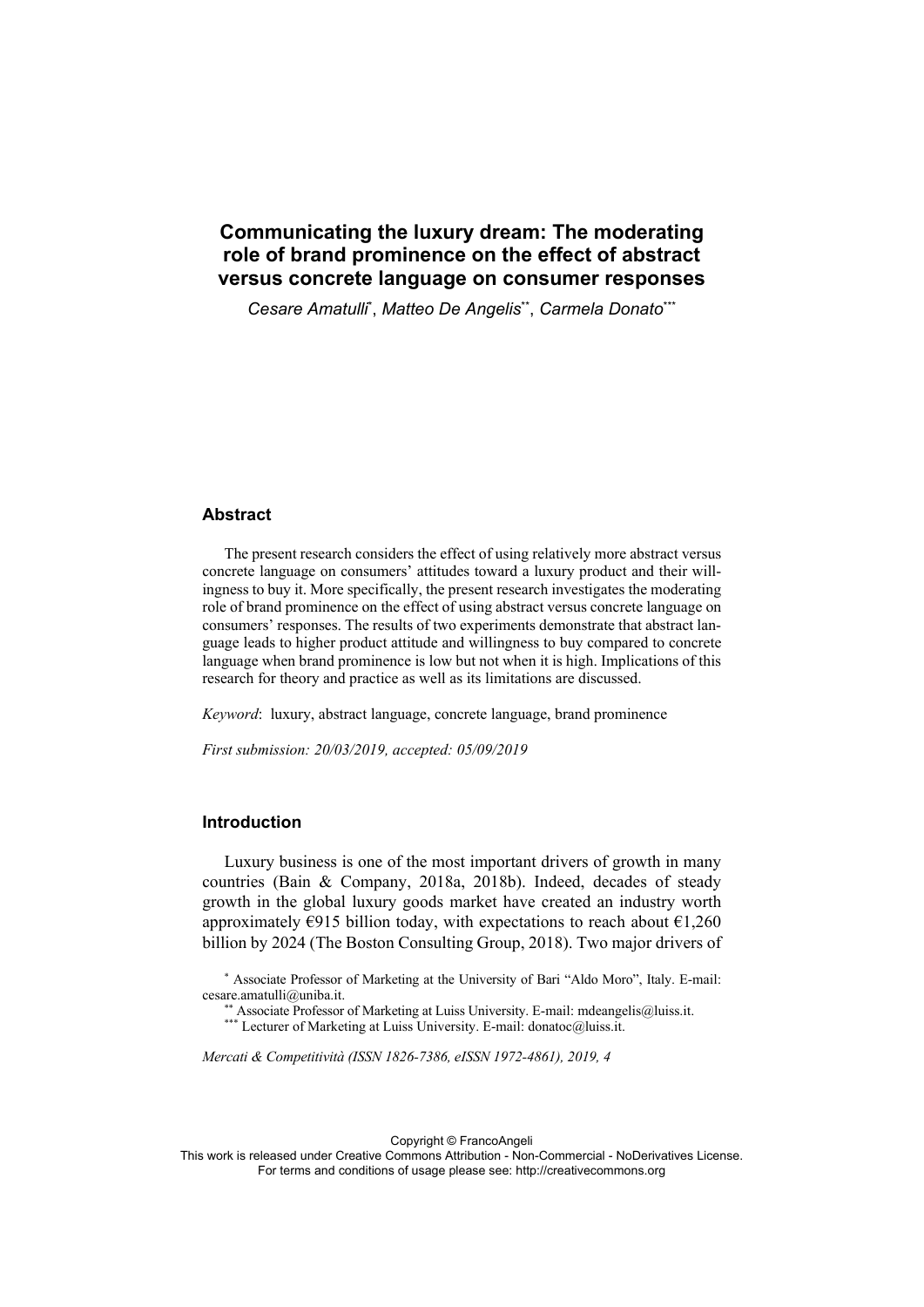such growth are the Millennial generation and the Chinese consumers (expected to account for 50% and 40% of the luxury market in 2024, respectively). Concurrently, the growth of the industry has also been driven by *experiential* luxury, which includes offerings that align more with personal style than with social status (e.g., exclusive hotels, high-end restaurants, wine and cruises, etc.). In fact, BCG estimates that experiential luxury will account for about two thirds of the overall luxury industry economic value by 2022 (https://www.bcg.com/it-it/industries/consumer-products/luxury.aspx).

One of the most important factors behind the success of luxury brands is their ability to allow consumers to dream (e.g., Dubois and Paternault, 1995; Kapferer 1997; Kapferer and Valette-Florence, 2018). While tangible elements of luxury goods certainly contribute to nurturing consumers' dream and aspiration toward luxury items (e.g., Amatulli et al., 2017; Vigneron and Johnson, 1999; 2004), the strategies and tactics employed by luxury brands to communicate the value of their goods to their audience play a crucial role (Amatulli et al., 2018b). In the light of the relevance of communication activities in luxury branding, scholars have dedicated a good deal of attention to examining the impact of different aspects related to luxury goods communication – such as brands' authenticity (Beverland and Luxton, 2005), the use of images versus text (e.g., Amatulli et al., 2018b), the use of celebrities (Erdogan and Drollinger, 2008), the use of social media (Kim and Ko, 2012), the communication message appeal employed (Kwon et al., 2016), and the advertisement content (Massara et al., 2019) – on consumers' emotions, attitudes and behaviors or behavioral intentions.

In this research, we focus on a different, though quite overlooked, relevant dimension of luxury communication, which is the *type* of language that luxury brands might use to deliver their messages. Specifically, we concentrate on the well-known abstractness/concreteness dimension of language (e.g., Schellekens et al., 2010; Semin and Fiedler, 1988), which refers to the tendency to "use more versus less abstract verbs and predicates when describing experiences and events" (De Angelis et al., 2017, p. 121). As part of this investigation, we build on a study by Hansen and Wänke (2011) that demonstrated that consumers perceive luxury products as more luxurious when they are accompanied by abstract (rather than concrete) descriptions.

In the present research, we investigate the attitudinal and behavioral consequences of using abstract versus concrete language in communication about luxury goods and, more importantly, we delineate an important moderator in the relationship between type of language and consumers' responses, namely consumers' attitude toward the luxury product communi-

Copyright © FrancoAngeli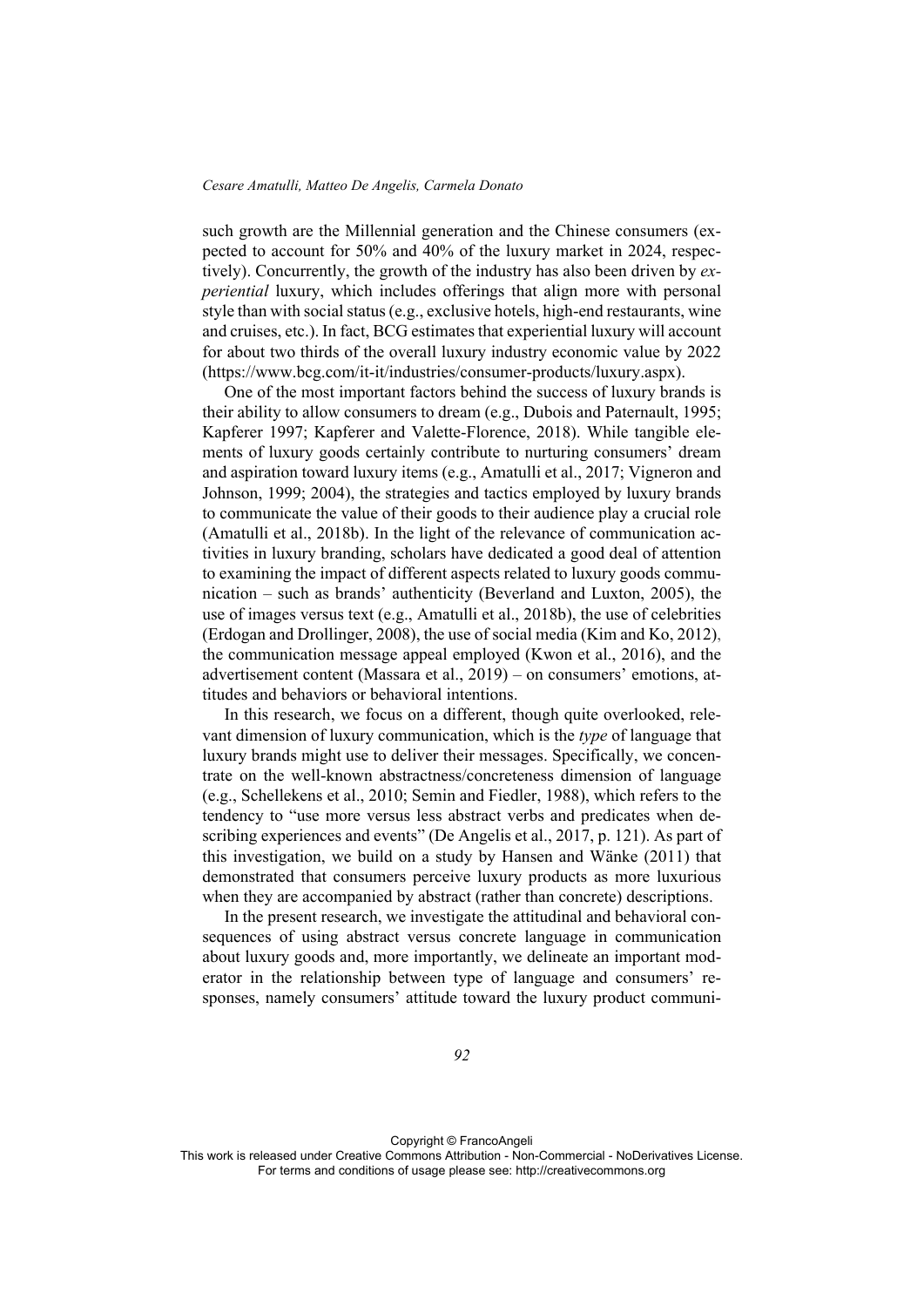cated and their willingness to buy (hereafter, WTB) it. Specifically, we investigate brand prominence, defined as "the extent to which a product has visible markings that help ensure observers recognize the brand" (Han et al., 2010, p. 15), which has been shown to be particularly influential on consumers' intention to purchase luxury brands (Cheah et al., 2015; Pino et al., 2019; Shao et al., 2019). In particular, we expect that abstract (vs. concrete) language will increase consumers' attitudes and WTB the luxury product marketed especially when the luxury product is characterized by low (vs. high) brand prominence.

We test this prediction in two experimental studies. Specifically, Study 1 tests the moderating role of brand prominence on the effect of language abstractness on consumer responses, while Study 2 shows that the effect of language abstractness and brand prominence on consumers' attitude towards the luxury product is mediated by consumers' perceptions about that product's luxuriousness.

Overall, our research presents interesting implications for both theory and practice. Regarding the former, the present study investigates the conditions under which the type of language used in luxury brands' communication might produce marketing consequences (e.g., influencing consumers' WTB a luxury product).

In particular, the present research investigates the moderating role of brand prominence that is of paramount importance in luxury consumption research (e.g., Han et al., 2010). In hypothesizing this moderation effect, we strive to illuminate the mechanism linking language type to consumers' approach to luxury goods communication. As regards managerial implications, our study offers interesting suggestions to luxury managers engaged in designing communication strategies. Particularly, it highlights the importance of considering a relevant brand characteristic such as brand prominence when deciding about what type of language to use in communication messages.

In the next section we review the literature on abstract and concrete language and brand prominence. Then, we present our hypotheses, and subsequently our methodology and results. Finally, we discuss the theoretical and practical implications of our work along with its limitations and directions for future research.

*93* 

Copyright © FrancoAngeli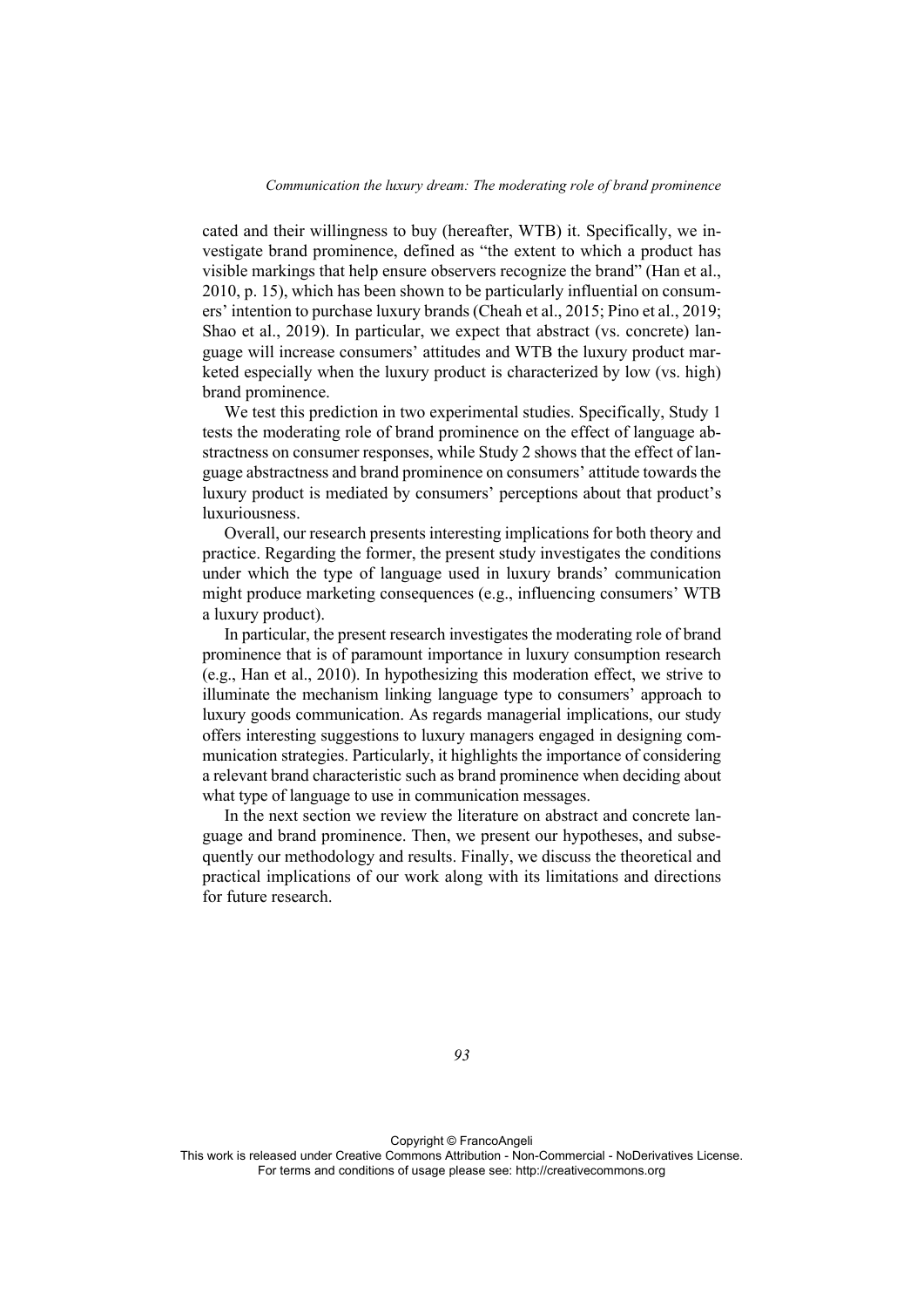## **1. Theoretical Background**

## *1.1. Abstract versus concrete language in luxury brands' communication*

Previous luxury research studies have indicated that the "dream formula" (Dubois and Paternault, 1995) needs to be sustained by the appropriate communication strategies (e.g., Fionda and Moore, 2009). In this research, we analyze one relevant aspect of such strategies that we believe to be an important driver of luxury brands' ability to fulfill consumers' desire to dream: the type of language used to convey messages about luxury goods. According to the Linguistic Category Model (hereafter, LCM; Semin and Fiedler, 1988; 1991), it is possible to categorize a message on the basis of its degree of abstractness versus concreteness. Language abstractness refers to the extent to which people use more abstract (versus concrete) verbs and predicates when describing a specific episode. Maass et al. (1989) identified four levels of language abstractness/concreteness: the first level – i.e., the most concrete one – refers to the use of descriptive action verbs, which allow people to define observable behaviors (i.e., to caress somebody); the second level refers to the use of interpretive action verbs, which allow people to both describe and interpret behaviors (i.e., to take care of somebody); the third level includes state verbs, which refer to the unobservable psychological state of a subject (i.e., to love somebody); finally, the fourth level  $-$  i.e., the most abstract one – refers to the use of adjectives, which allow people to generalize the behavior to a trait level (i.e., being tender).

In marketing literature there are several studies that applied the LCM to the word-of-mouth context (e.g., De Angelis et al., 2017; Kronrod and Danziger, 2013; Moore, 2015; Schellekens et al., 2010) converging on the idea that abstract language used in peer-to-peer conversations leads to a higher product attitude and willingness to buy.

Notably, also the literature on luxury brands' communication has ventured into the domain of LCM. In fact, Hansen and Wänke (2011) investigated the linguistic cues that make consumers perceive a product as more versus less luxurious, underlying that consumers perceive products described through abstract language as more luxurious than those described through concrete language. The authors attribute this result to the *psychological distance* that intrinsically characterizes luxury. Luxury products, in fact, can be afforded only by a relatively small portion of customers, and therefore signal high social distance between those customers and other customers who can-

Copyright © FrancoAngeli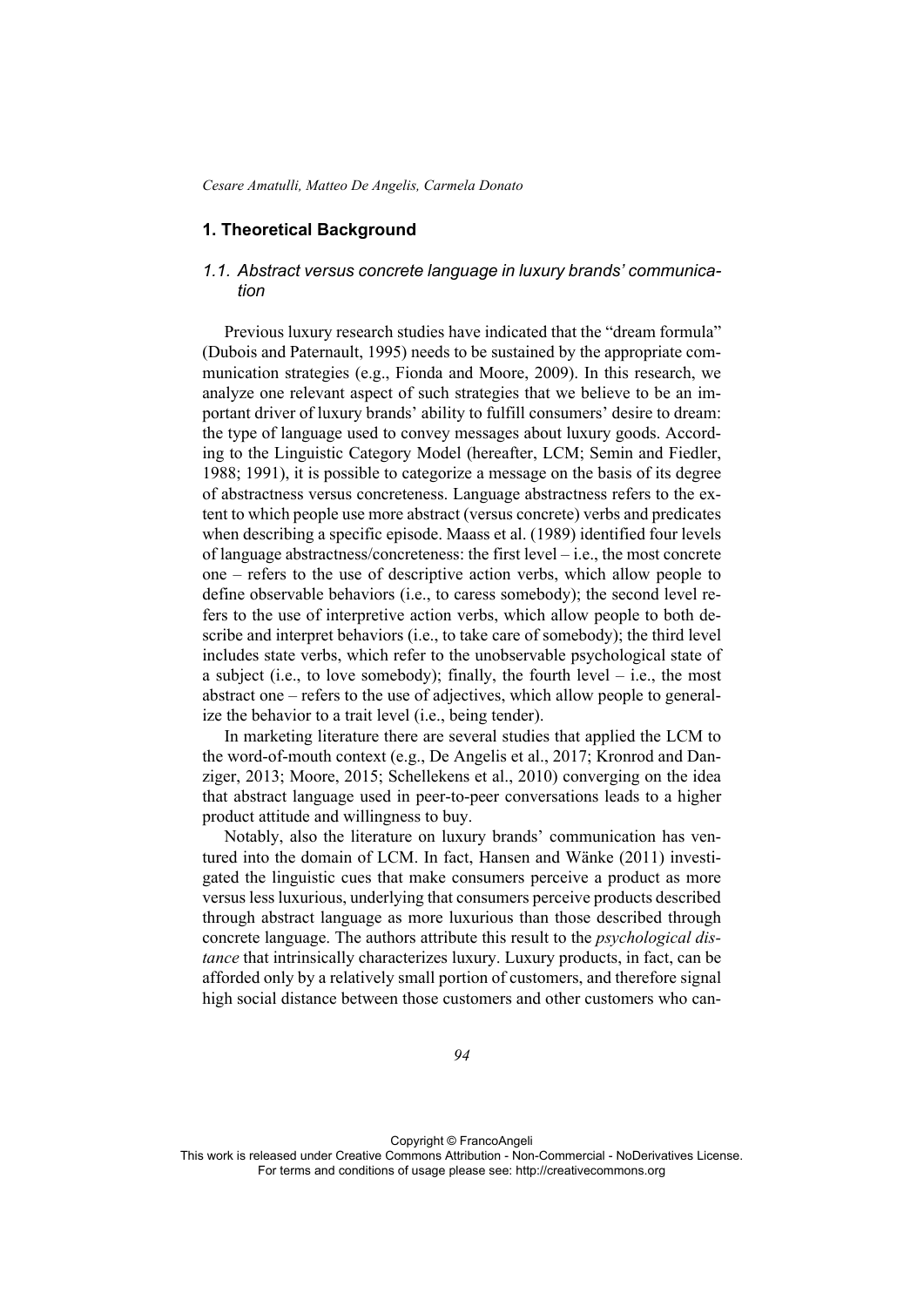not have access to luxury goods (e.g., Miyazaki et al., 2005). The psychological distance that many consumers perceive between themselves and luxury brands is linked, in turn, to people's construal-level representations. Specifically, construal-level theory (hereafter CLT, Trope and Liberman, 2000; 2010) posits that objects that are perceived as psychologically distant (e.g., from a temporal or spatial point of view) tend to be construed more abstractly than those perceived as psychologically proximal. While certainly interesting and thought-provoking, the positive relationship between abstract language and product perceived luxuriousness underlined by Hansen and Wänke (2011) does not consider the marketing effectiveness of the use of abstract language in luxury goods communication.

Moreover, in a recent study on luxury brands' print advertising, Massara et al. (2019) investigated the effect of advertising language abstractness joint with the effect of advertising style (whereby they distinguished between product-based and lifestyle-building advertising) on consumers' willingness to pay, with construal level acting as mediator. Results of this study demonstrated that advertising style moderates the relationship between advertising language and construal level, and thereby willingness to pay, such that "lower construal levels were triggered by concrete language, worked best with product-centered advertising, and positively affected WTP. In contrast, higher construal levels were triggered by abstract language, worked best with lifestyle advertising, and negatively affected WTP" (p. 6).

While previous work has certainly had the merit to shed light on the role of language abstractness used in luxury brands' communication on consumers' responses, offering also evidence for the existence of boundary conditions for this effect (Massara et al., 2019), much remains to be studied about factors that might change the relative effectiveness of abstract versus concrete language in luxury brands' communication. Through the present research, we contribute to advancing this knowledge by focusing on the role of a key feature of luxury products, such as brand prominence.

### *1.2. Abstract versus concrete language and luxury brand prominence*

Luxury goods are typically characterized by a good deal of variance in terms of the product design, which reflects the variance in consumers' approaches to luxury purchase and consumption (Han et al., 2010). In particular, luxury market shows that there is much variance in the way luxury brands approach to brand prominence (Cheah et al., 2015; Han et al., 2010; Nunes et al., 2011). To illustrate, while Bottega Veneta is known for using a "no

Copyright © FrancoAngeli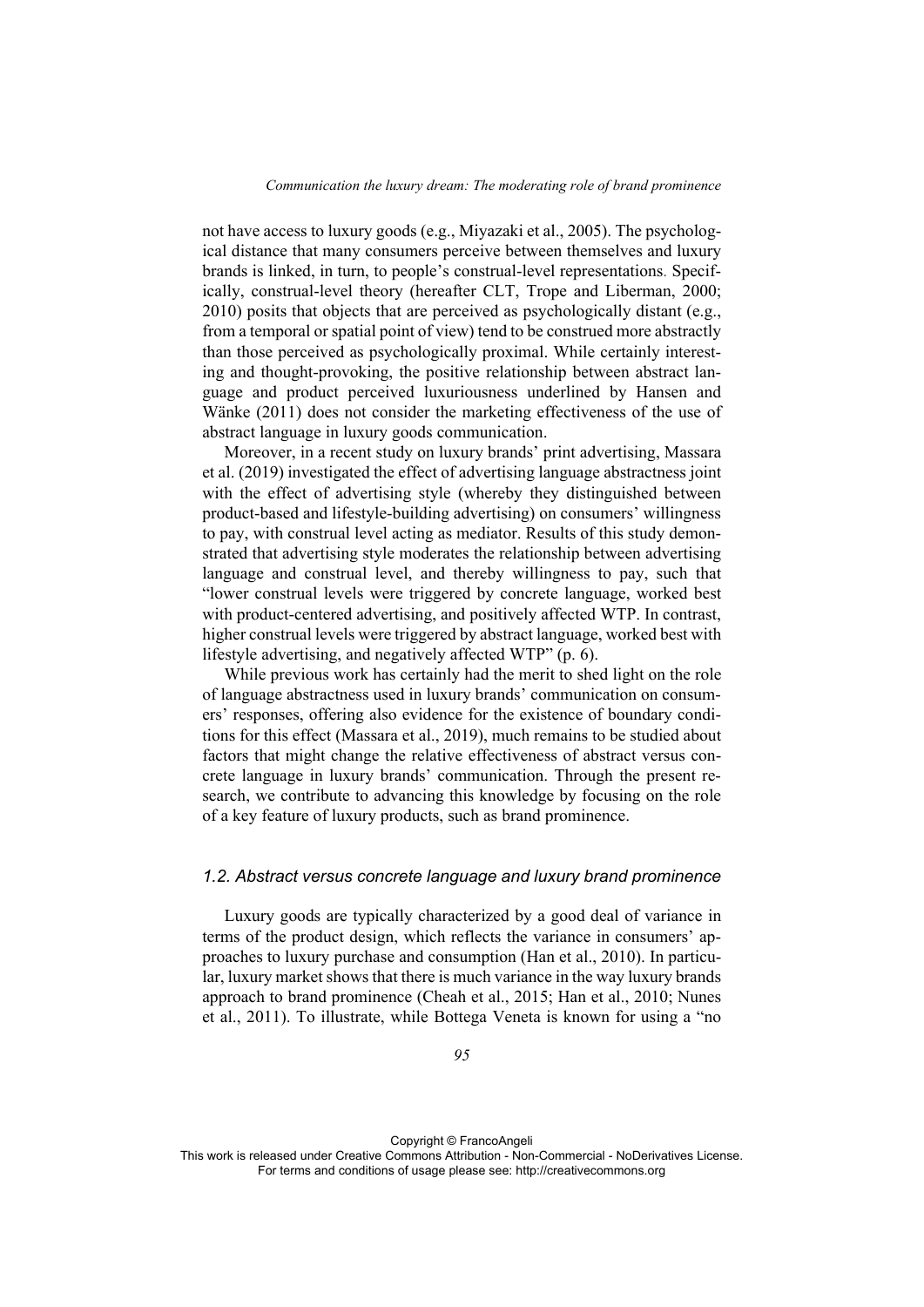logo" strategy, whereby the logo is typically located inside the product, and this it is not prominent at all (Han et al., 2010), brands such as Gucci or Louis Vuitton typically use visible logos which make their products quite easily recognizable to the other people. These examples speak to the idea that the use of brand prominence is a tactical decision that reflects luxury brands' targeting strategy. In that sense the demand for luxury goods seems to split into two markets: one looking for a broader range of more subtle, experiential luxuries based on individual style (*internalized* luxury) and one looking for goods that can be worn and used to signal status (*externalized* luxury) (e.g., Amatulli and Guido, 2012; Amatulli et al., 2015; Amatulli et al., 2018a; Eastman and Eastman, 2015). Customers with an internalized luxury approach buy luxury items mainly to abide by their personal style codes and satisfy their tastes (Amatulli et al., 2015; Han et al., 2010), whereas customers with an externalized luxury approach buy luxury items mainly to signal their status and prestige to people in their social contexts (Dubois and Duquesne, 1993; Han et al., 2010; Nueno and Quelch, 1998; Wiedmann et al., 2009). Luxury brands are well aware about the existence of a macro segment of customers who look for a relatively more conspicuous luxury consumption and a macro segment of customers who look for a relatively more discreet luxury consumption (e.g., Kapferer, 2010; Shao et al., 2019); therefore, one relevant factor that mark the difference between such two macro segments of luxury customers might be the way each of them sees brand prominence. Indeed, as stated by Han et al. (2010), brand prominence "clarifies how the relative conspicuousness of a brand's mark or logo reflects different signaling intentions of the owner" (p. 16). Consequently, luxury brands' decision to manufacture products characterized by higher or lower brand prominence witnesses their decision to target one or the other customer segment.

In particular, the presence of luxury goods characterized by high brand prominence seems to be particularly attractive for consumers aiming to signal their status (i.e., externalized luxury consumers), whereas the presence of luxury goods characterized by low brand prominence seems to be more attractive for consumers looking for luxury products that fit with their individual style (i.e., internalized luxury consumers).

Indeed, internalized luxury consumers are typically in-the-know, and thus they neither passively follow what luxury brands dictate to the market nor they need detailed information about the product. Instead, this segment of consumers exhibits relatively high levels of autonomy and freedom in the selection and evaluation of luxury products, assessing goods for what they represent to themselves rather than to others (e.g. Amatulli and Guido, 2012). In short, internalized consumers perceive luxury as an opportunity to create

Copyright © FrancoAngeli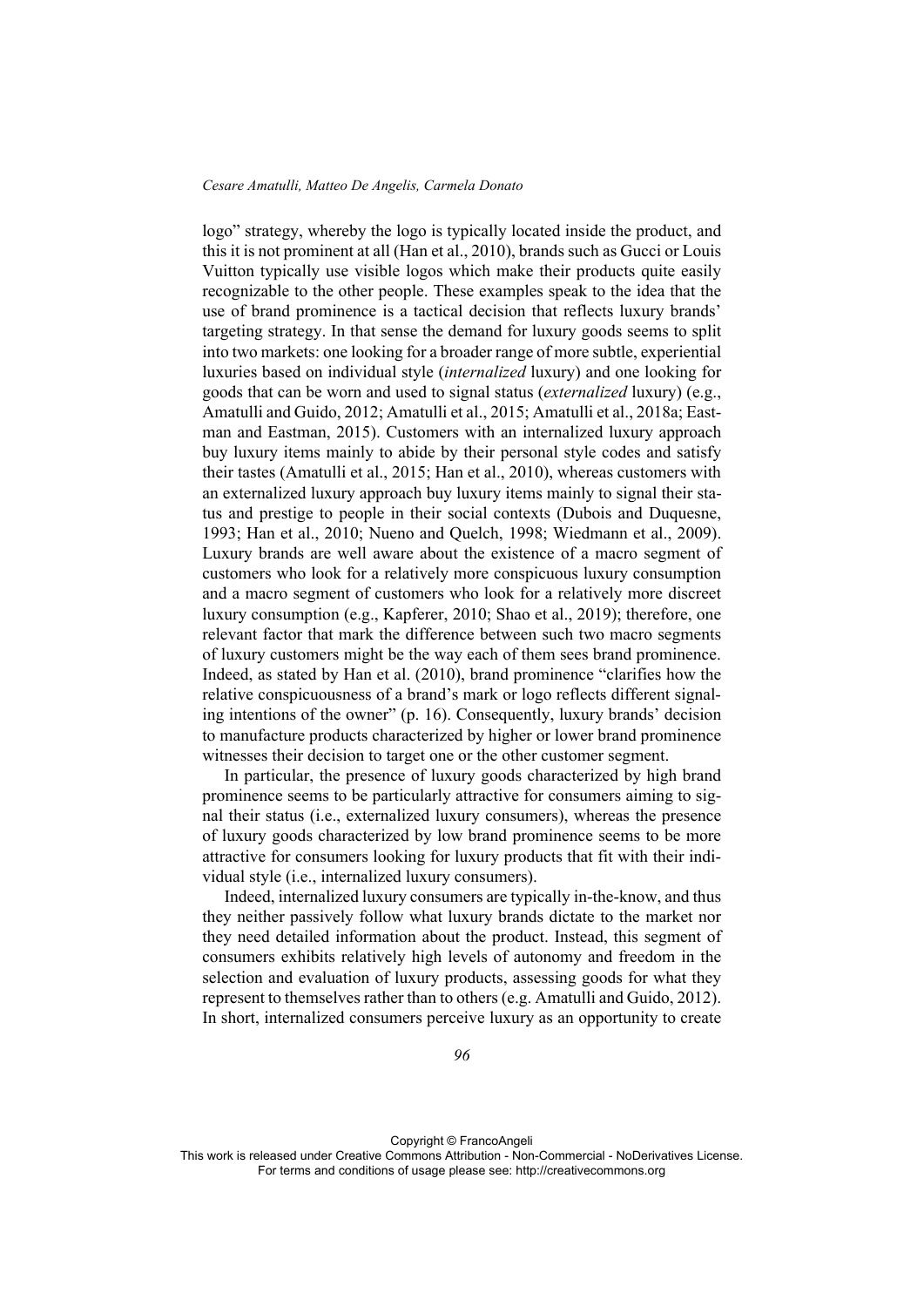their own style, and thus want enough freedom to interpret luxury brands' communication messages in a personal way. Previous research on the effect of abstract versus concrete language in non-luxury contexts has shown that abstract language allows consumers to engage in a mental imagery elaboration process through which they can assign their own meanings to the messages received, and this results in positive consumers' responses to communication messages (De Angelis et al., 2017).

As a consequence of this theorizing, we propose that brand prominence (categorized into high versus low) may moderate the effectiveness of using abstract versus concrete language in luxury brands' communication. In particular, we predict that the higher effectiveness of abstract versus concrete language is more likely to manifest when brand prominence is low rather than when it is high. More specifically, we hypothesize that the use of abstract language leads to higher product attitudes and WTB the luxury product compared to the use of concrete language in the case of low brand prominence, while such a difference is less likely to be observed in the case of a high brand prominence. Of importance, we hypothesize that such a differential effect of abstract versus concrete language for low rather than high brand prominence occurs both as a direct effect of language abstractness and brand prominence  $(H_1)$  on WTB and through the effect of such two factors on product perceived luxuriousness  $(H_2)$ . Formally, we hypothesize that:

*H1: Brand prominence moderates the effect of language abstractness on consumers' WTB the luxury product. Specifically, the greater effect of using abstract versus concrete language on consumers' WTB is more likely to occur when brand prominence is low rather than when it is high.* 

*H2: Product perceived luxuriousness mediates the interaction effect of language abstractness and brand prominence on consumers' attitudes.* 

### **2. Methodology**

Below, we present two experimental studies designed to test our hypotheses. Through Study 1, we aim to investigate whether the use of abstract (vs. concrete) language increases consumers' WTB the luxury brand especially in the case of low brand prominence  $(H_1)$ . Through Study 2, we aim to demonstrate that the joint effect of language type and brand prominence on consumers attitudes is mediated by perceived brand luxuriousness  $(H_2)$ . For both stud-

Copyright © FrancoAngeli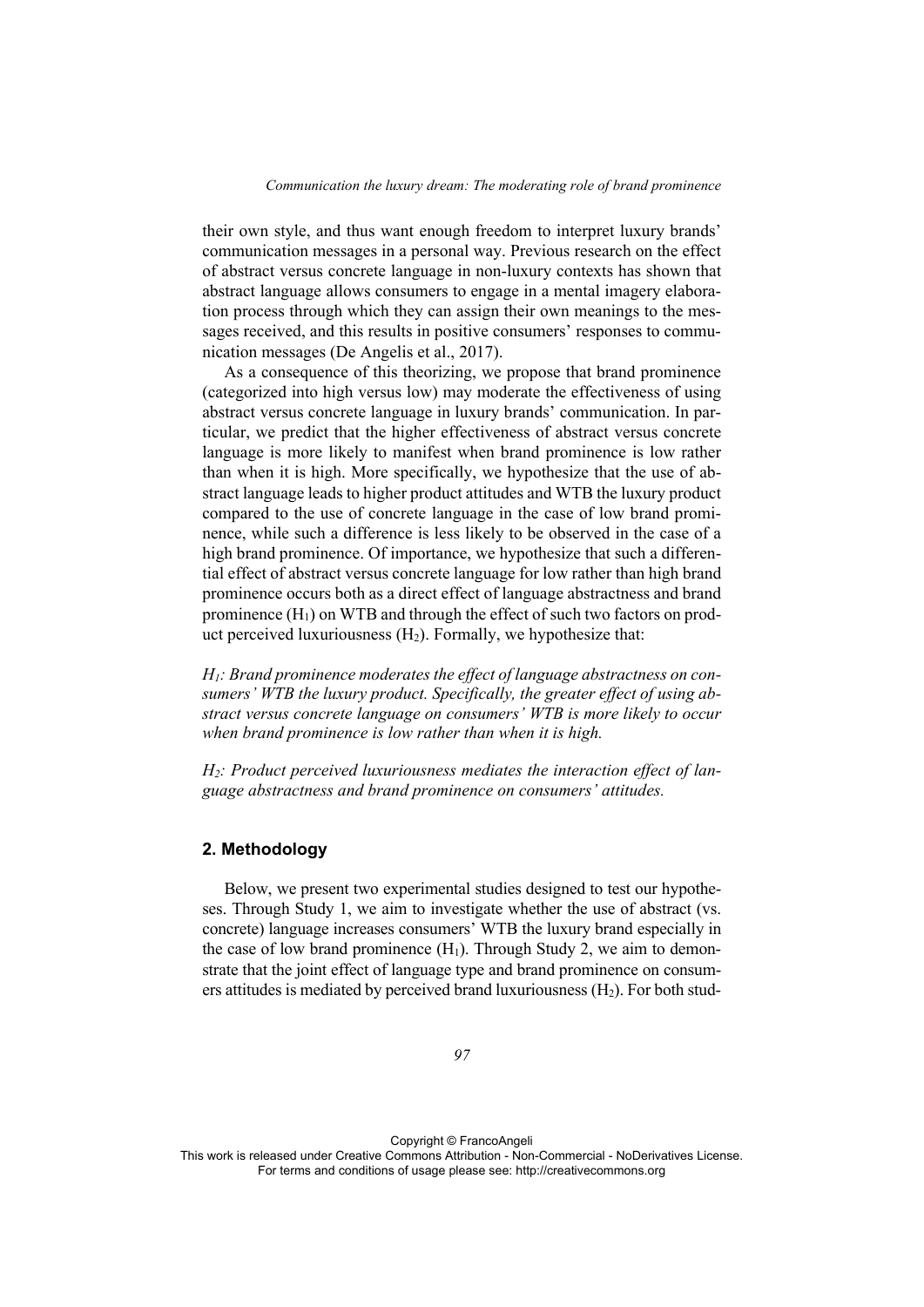ies we used real luxury brands (i.e., Gucci and Prada) referred to a unisex accessory (i.e., a wallet) that is relatively accessible to customers. The use of accessories as test products in our experiments is motivated by the fact that accessories, and in particular small leather goods, cover a large share of luxury purchasing, and are therefore highly relevant for merchandising strategies of luxury brands (Bain & Company, 2018c). Moreover, accessories are considered the "ideal" category for an online purchase in luxury (Bain & Company, 2018c) and they allow to fulfill consumers need for self-expression, "as the same accessory can be used by consumers in several settings, complementing multiple pieces of apparel" (Chattalas and Shukla, 2015, p. 47).

## *2.1. Study 1*

Study 1 sought to test the moderating effect formalized in  $H_1$ , which claims that an increase in WTB caused by the use of abstract versus concrete language is more likely to manifest for luxury products characterized by low (vs. high) brand prominence. Therefore, this study involved manipulating both the type of language and the brand prominence.

For Study 1, we first pretested our stimuli – two descriptions (one abstract, one concrete) of a wallet marketed by a real luxury brand (Gucci) and posted on Facebook by that brand (see Appendix 1). The goal of the pretest was to ensure the effectiveness of our language abstractness manipulation.

*Pretest 1.* Sixty-nine participants (28 females, *M*age = 33.73, *SDage* = 10.97), recruited online among the Facebook contacts of one of the authors, were randomly assigned to one of two conditions within a two-cell between-subjects questionnaire that manipulated the type of language (abstract vs. concrete) used to describe the Gucci wallet. Therefore, we used a convenience sample, whereby we administered our questionnaire to those people with a good expertise about luxury and fashion accessories. Each participant randomly evaluated, on a seven-point scale (1 = very concrete,  $7$  = very abstract), one of the two wallet descriptions. As expected, the results of the pretest revealed that the abstract language description was perceived as significantly more abstract than the concrete language description ( $M_{\text{abstract}} = 4.48$ ,  $SD = 1.93$ ;  $M_{\text{concrete}} = 2.78$ , *SD* = 1.78; *t*(67) = 3.82, *p* < .001).

*Pretest 2.* Next, we conducted a second pretest to assess the perceived brand prominence of two versions of the Gucci wallet. To this end, we recruited 59

Copyright © FrancoAngeli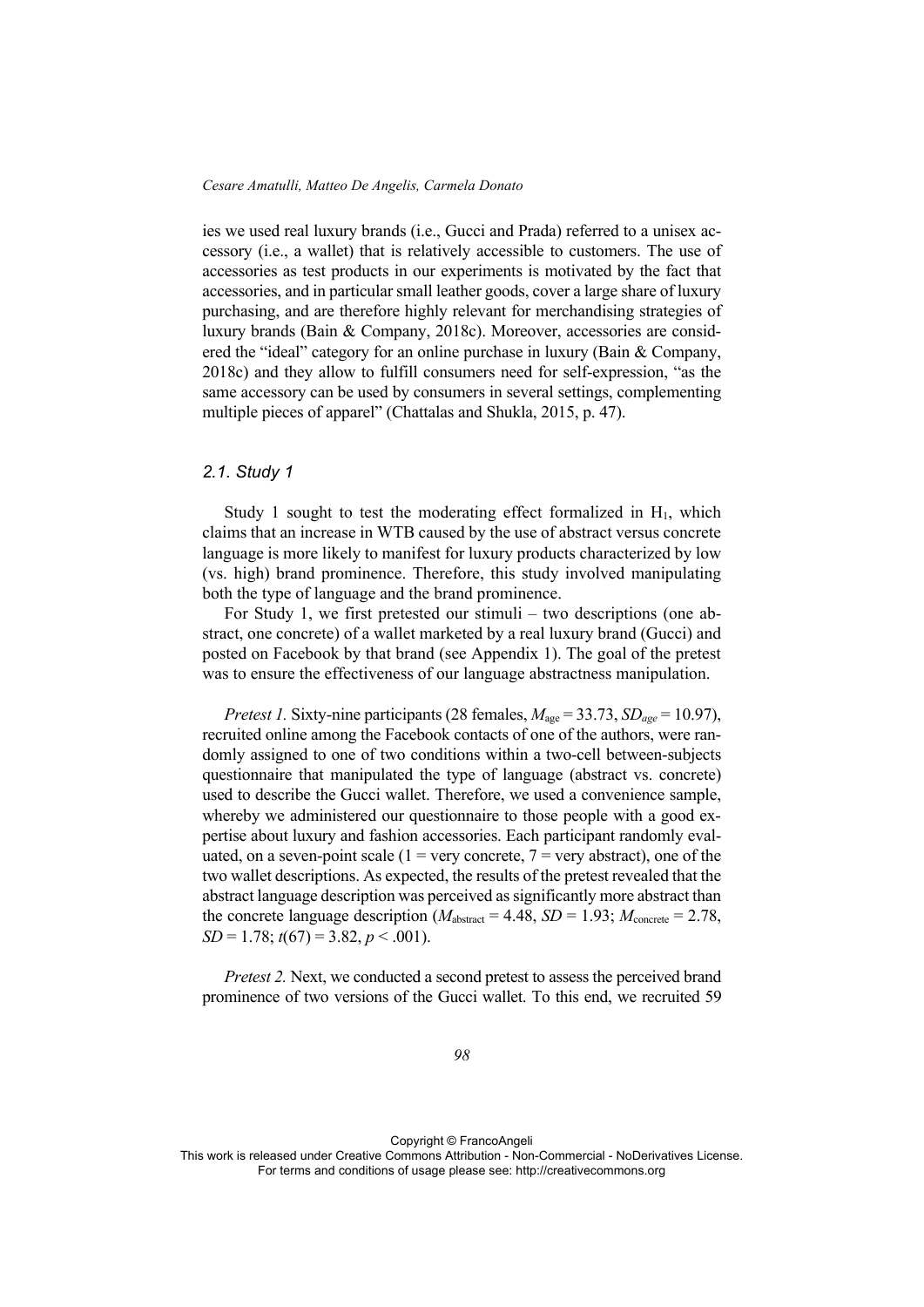participants (32 females,  $M_{\text{age}} = 33.81$ ,  $SD_{\text{age}} = 11.43$ ) among the Facebook contacts of one of the authors, and randomly assigned them to one of two conditions within a two-cell between-subjects questionnaire that manipulated the prominence of the brand logo (high vs. low) on the wallet. Participants recruited for Pretest 1 were not recruited for Pretest 2 and, similar to Pretest 1, were selected based on their expertise about luxury and fashion accessories. Using a sevenpoint scale (1 = not at all visible,  $7$  = very visible), each participant randomly evaluated one of two pictures of the same wallet (the picture featured either a big or small Gucci logo; see Appendix 2). The results showed a significant difference in terms of the perceived brand prominence between the two pictures  $(M_{\text{high prominence}} = 6.34, SD = 1.04$ :  $M_{\text{low prominence}} = 3.83, SD = 1.66$ ;  $F(1,57) = 47.88$ ,  $p < .001$ ). We thus proceeded to use the pretested manipulations for the main study.

### 2.1.1. Design and procedure

We recruited 148 participants (88 females,  $M_{\text{age}} = 31.73$ ;  $SD_{\text{age}} = 12.34$ ), among the Facebook contacts of a confederate, using the same recruiting criterion as in Pretest 1 and Pretest 2. We randomly assigned participants to one of four conditions within a four-cell between-subjects experiment that manipulated the type of language (abstract vs. concrete) and the brand prominence (low vs. high). Participants first read that they had to evaluate a message posted on Facebook wherein a luxury brand described and presented its new wallet. Depending on the condition, participants were randomly assigned to one of the four pretested experimental scenarios: the picture of a Gucci wallet characterized by high (vs. low) brand prominence and described using abstract (vs. concrete) language. Our dependent variable, WTB the Gucci wallet, was measured through Dodds et al.'s, (1991) three-item scale (i.e., "I would buy this product"; "I could consider buying this product"; "The probability of buying this product is high"), which respondents answered on seven-point Likert scales  $(1 =$  strongly disagree,  $7 =$  strongly agree). We averaged the three items to form an overall WTB mean score  $(\alpha = .86)$ . Finally, participants answered demographic questions.

*99* 

Copyright © FrancoAngeli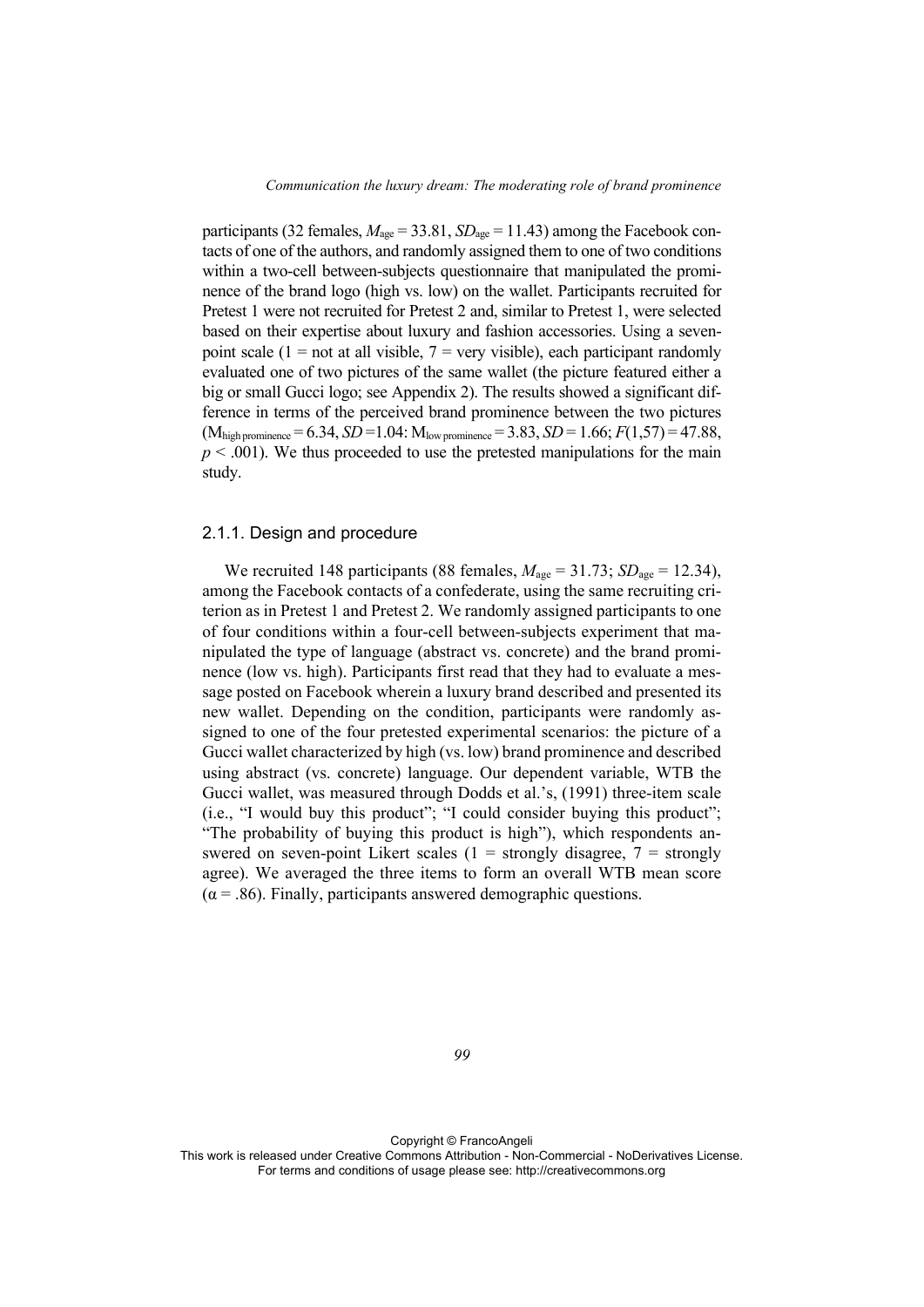*Cesare Amatulli, Matteo De Angelis, Carmela Donato* 

### 2.1.2. Results and discussion

A two-way ANOVA on the WTB score revealed that the main effect of language type was not significant ( $M_{\text{abstract}} = 3.91$ ,  $SD = 1.65$ ;  $M_{\text{concrete}} = 3.65$ .  $SD = 1.96$ ;  $F(1,146) = .82$ ; *ns*), whereas the main effect of brand prominence was significant ( $M_{low\,prominence}$  = 3.47, *SD* = 1.98;  $M_{high\,prominence}$  = 4.08, *SD* = 1.58;  $F(1,146) = 4.36$ ;  $p = .04$ ). More importantly, the interaction between language abstractness and brand prominence had a significant effect on WTB (*F* (2,144)  $= 7.36$ ,  $p < .01$ ). Planned contrasts showed that WTB associated with abstract language was higher than WTB associated with concrete language when brand prominence was low  $(M<sub>abstract</sub> = 4.34, SD = 1.79$  vs.  $M<sub>concrete</sub> = 2.96, SD = 1.91$ ,  $F(1,144) = 6.54, p = .012$ , whereas such a difference in WTB disappeared when brand prominence was high  $(M_{\text{abstract}} = 3.81, SD = 1.32 \text{ vs. } M_{\text{concrete}} = 4.00,$  $SD = 1.95, F(1,144) = 1.63, ns$ . Overall, these findings support H<sub>1</sub>, demonstrating that the use of abstract language to describe luxury products increases consumers' WTB only when such products are characterized by low brand prominence (see fig. 1).

*Figure 1 – Consumers' WTB a luxury Gucci wallet as a function of abstract (vs. concrete) language and high (vs. low) brand prominence* 



#### *2.2. Study 2*

Study 2 aimed to test both the mediating and moderating effects formalized in  $H_2$  – that is, the mediating role of product perceived luxuriousness alongside the moderating role of brand prominence. Compared to Study 1, which focused on the visibility (high vs. low) of the brand logo, Study 2 uses

#### *100*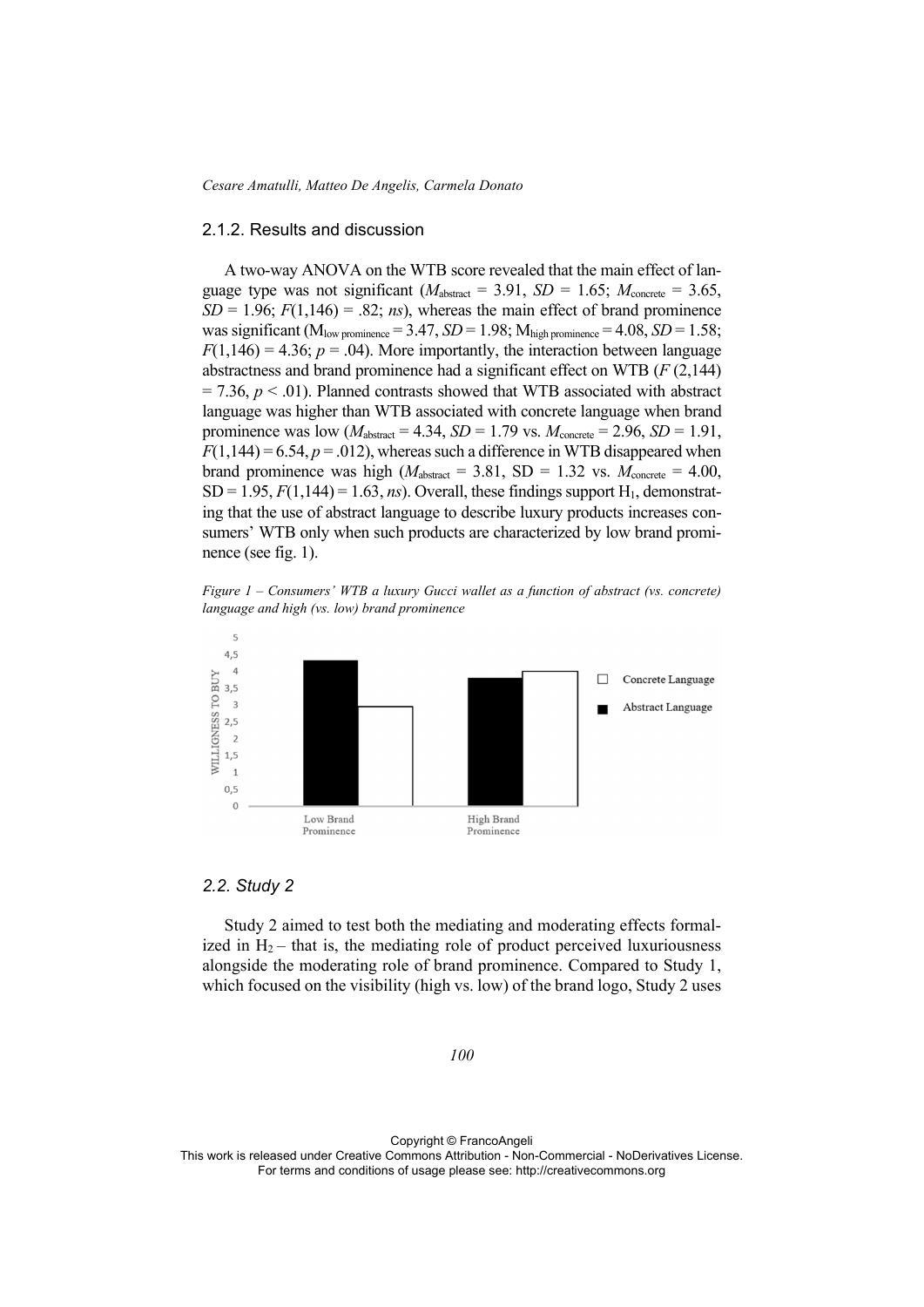a stronger manipulation of brand prominence by focusing on either the presence or absence of the brand logo (see Appendix 2). This operationalization of brand prominence reflects real product strategies adopted by some luxury brands (e.g., Bottega Veneta).

*Pretest 3.* As in Study 1 we firstly pretested the effectiveness of the language manipulation with a sample of 63 online respondents (27 females,  $M_{\text{age}} = 36.39$ ,  $SD<sub>Age</sub> = 11.26$ ) recruited online from an online pool of paid respondents (i.e., Amazon Mechanical Turk). The description used for the pretest was identical to the one used in the main study, except that the former explicitly referred to the product as fictitious (brand "X"). The participants were asked to evaluate the abstractness of the product description on a seven-point scale  $(1 = \text{very concrete},$  $7$  = very abstract). Then, following the procedure used by Semin and Fiedler (1988; 1991), we asked respondents to rate the language used in terms of its ability to describe the product (i.e., "To what extent was the message describing the wallet able to describe the product itself?"  $1 =$  not at all,  $7 =$  very much) and render the product evaluable (i.e., "To what extent did the message describing the wallet allow you to evaluate the characteristics of the product itself?"  $1 =$  not at all,  $7$  = very much). The results revealed, as expected, a significant difference in terms of the perceived language abstractness ( $M_{\text{abstract}} = 4.78$ , SD = 1.74;  $M_{\text{concrete}} = 3.23$ ,  $SD = 1.52$ ;  $F(1,61) = 14.27$ ,  $p < .001$ ). The description characterized by abstract language was also perceived as significantly less able to describe the product ( $M_{abstract} = 3.78$ ,  $SD = 1.64$ ;  $M_{concrete} = 4.97$ ,  $SD = 1.76$ ;  $F(1,61) = 7.66$ ,  $p < .001$ ) or render the product evaluable (M<sub>abstract</sub> = 3.53, *SD* = 1.93;  $M_{\text{concrete}}$  = 4.65, *SD* = 1.53;  $F(1,61)$  = 6.37,  $p = .01$ ) than the one characterized by concrete language.

### 2.2.1. Design and procedure

One hundred and thirty-eight participants (70 females,  $M_{\text{age}} = 39.28$ ; *SD*<sub>age</sub> = 12.31), recruited from an online pool of paid respondents (i.e., Amazon Mechanical Turk), were randomly assigned to one of four conditions within a four-cell, between-subjects experiment in which we manipulated the type of language (abstract vs. concrete) and the prominence of the brand logo (present vs. absent) on the product. Similar to Study 1, we considered a real luxury brand (i.e., Prada) and used one of its wallets as the product.

Participants were initially informed that they would read a small description of a Prada wallet and then answer some questions. In reality, they were randomly assigned to one of the four experimental conditions: the picture of

Copyright © FrancoAngeli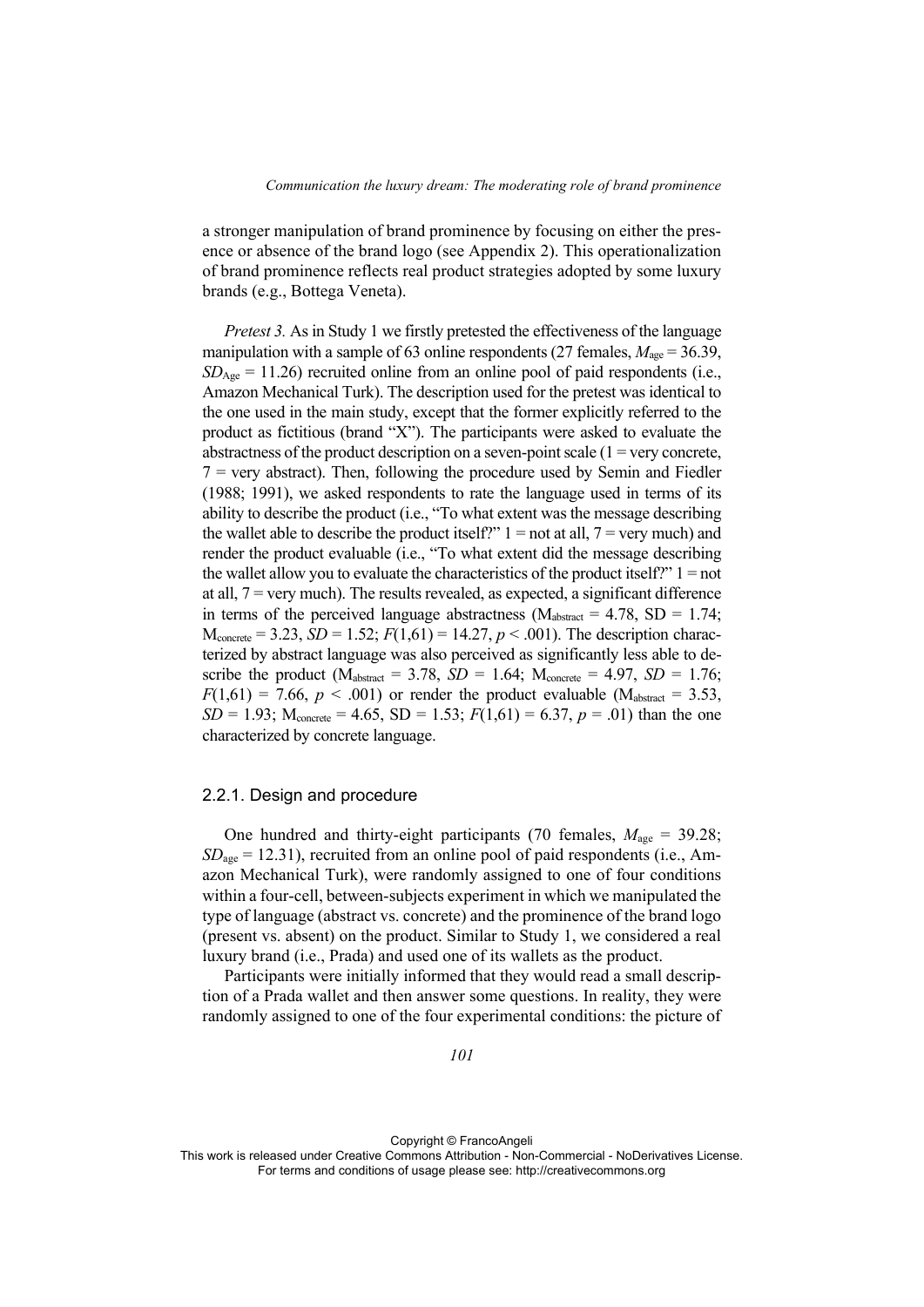a Prada wallet with (vs. without) the brand logo and described using a pretested product description characterized by the use of abstract (vs. concrete) language (see Appendix 1). Then participants indicated the extent to which they perceived the Prada product as a luxurious wallet  $(1 = not at all,$  $7$  = very much). We then measured respondents' attitude toward the Prada wallet through a five-item scale adapted from Spears and Singh (2004) (i.e., "The wallet I saw is good," "My attitude toward the wallet that I saw is positive", "I react favorably to the wallet", "I like the wallet", "I find the wallet that I saw appealing"), which respondents answered on seven-point Likert scales (1 = strongly disagree, 7 = strongly agree;  $\alpha$  = .96). Immediately after, the questionnaire presented a manipulation check question aimed at measuring the perceived abstractedness of the product description (i.e., "On the scale below please indicate extent to which you think the message describing the Prada wallet was":  $1 = \text{very concrete}; 7 = \text{very abstract}$ . Finally, participants answered demographic questions and were compensated.

### 2.2.2. Results and discussion

In order to test our manipulation, we first performed a one-way ANOVA using the perceived abstractness of the wallet description as the dependent variable. The results indicated that participants in the abstract language condition perceived the description as significantly more abstract than participants in the concrete language condition ( $M_{\text{abstract}} = 3.90$ ,  $SD = 1.60$ ;  $M_{\text{concrete}} = 2.68$ , *SD* = 1.29;  $F(1,136) = 24.21$ ;  $p < .001$ ), thus confirming the success of our manipulation. Then, in order to test the predicted moderation mediation, we estimated Model 7 of the PROCESS macro (Hayes, 2013), considering language type as the independent variable (coded as concrete  $= 0$ , abstract  $= 1$ ), brand prominence (coded as absent  $= 0$ , present  $= 1$ ) as the moderator, product perceived luxuriousness as the mediator, and the average score of product attitude as the dependent variable (see fig. 2).

The results showed that both language abstractness ( $b = 1.50$ ,  $t = 3.98$ ,  $p < .001$ ) and brand prominence ( $b = 1.34$ ,  $t = 3.58$ ,  $p < .001$ ) had a significant effect on product perceived luxuriousness. Importantly, the interaction between them was also significant  $(b = -1.13, t = -2.13, p = .03)$ . Product perceived luxuriousness, in turn, had a positive effect on product attitude  $(b = .34, t = 4.51, p < .001)$ . The analysis of conditional indirect effects revealed that product perceived luxuriousness significantly mediated the effect of language abstractness on product attitude when brand prominence was absent ( $b = .52$ , boot SE = .19, 95% C.I. = .21, .97), while it did not when

Copyright © FrancoAngeli

This work is released under Creative Commons Attribution - Non-Commercial - NoDerivatives License. For terms and conditions of usage please see: http://creativecommons.org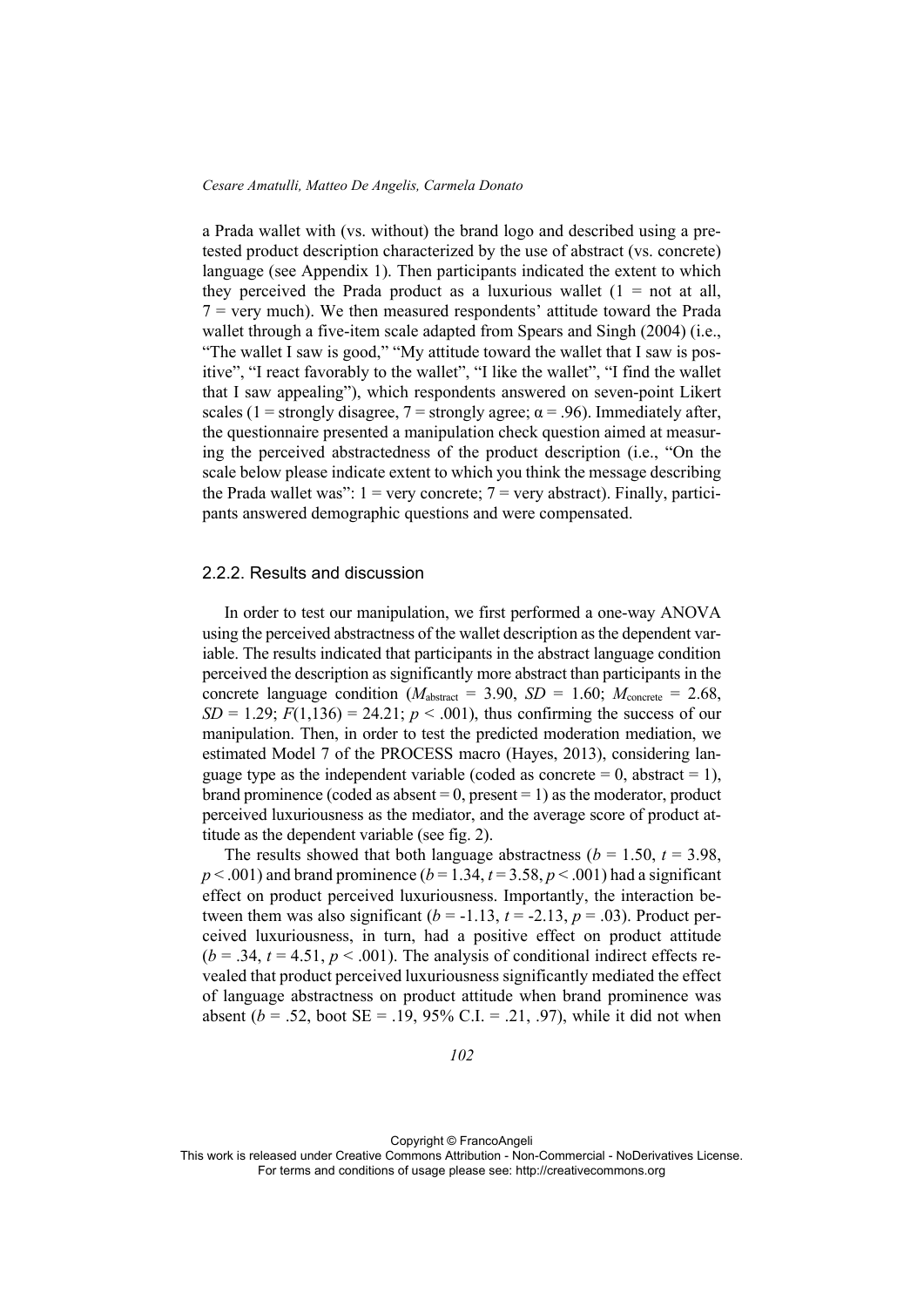brand prominence was present  $(b = .13, \text{boot} \text{ SE} = .13, 95\% \text{ C} \cdot \text{I} = -.09, .42)$ . Therefore, for low brand prominence abstract language led to higher product attitude compared to concrete language, and this effect is mediated by product perceived luxuriousness; in contrast, for high brand prominence such a mediation effect did not take place. These findings confirm  $H_2$  by showing that the effectiveness of language abstractness for luxury brands characterized by low prominence is mediated by the product perceived luxuriousness. Table 1 offers a summary of our empirical results.

*Figure 2 – Conceptual model tested in Study 2* 



*Table 1 – Empirical results summary* 

| Study1                                                                                                                                                                                           |                                                                                               |                                                                                      |                                                                                                                                                                                                                                                                                                       |
|--------------------------------------------------------------------------------------------------------------------------------------------------------------------------------------------------|-----------------------------------------------------------------------------------------------|--------------------------------------------------------------------------------------|-------------------------------------------------------------------------------------------------------------------------------------------------------------------------------------------------------------------------------------------------------------------------------------------------------|
| DV                                                                                                                                                                                               | Language<br>F(1, 146)<br>$=.82; ns$                                                           | <b>Brand Prominence</b><br>$F(1, 146) = 4.36;$<br>$p = .04$                          | Language*Brand Prominence<br>$F(2,144) = 7.36, p < .01$                                                                                                                                                                                                                                               |
| WTR<br>(Dodds et al., 1991)                                                                                                                                                                      | $M_{\text{abstract}} = 3.91$ :<br>$SD = 1.65$<br>$M_{\text{concrete}}$ = 3.65,<br>$SD = 1.96$ | $M_{\text{low prom}} = 3.47$ ,<br>$SD = 1.98$<br>$Mhigh pro = 4.08$ ,<br>$SD = 1.58$ | LOW BRAND PROMINENCE $\rightarrow$<br>$M_{\text{abstract}} = 4.34$ , $M_{\text{concrete}} = 2.96$ ,<br>$F(1,144) = 6.54, p = .012$<br><b>HIGH BRAND PROMINENCE</b><br>$M_{\text{abstract}} = 3.81$ , SD = 1.32 vs. $M_{\text{con}}$<br>$_{\text{crete}}$ = 4.00, SD = 1.95, $F(1,144)$<br>$=1.63, ns$ |
| Study 2                                                                                                                                                                                          |                                                                                               |                                                                                      |                                                                                                                                                                                                                                                                                                       |
| IV: Language ( $0 =$ concrete, $1 =$ abstract<br>Moderator: Brand Prominence $(0 =$ absent, $1 =$ present)<br>Mediator: Perceived Luxuriousness<br>DV: Product Attitude (Spears and Singh, 2004) |                                                                                               |                                                                                      |                                                                                                                                                                                                                                                                                                       |
| <b>Mediation moderation test</b>                                                                                                                                                                 |                                                                                               |                                                                                      |                                                                                                                                                                                                                                                                                                       |
| Language*Brand Prominence<br>$(b = -1.13, t = -2.13, p = .03)$ .                                                                                                                                 |                                                                                               |                                                                                      |                                                                                                                                                                                                                                                                                                       |

*103* 

Copyright © FrancoAngeli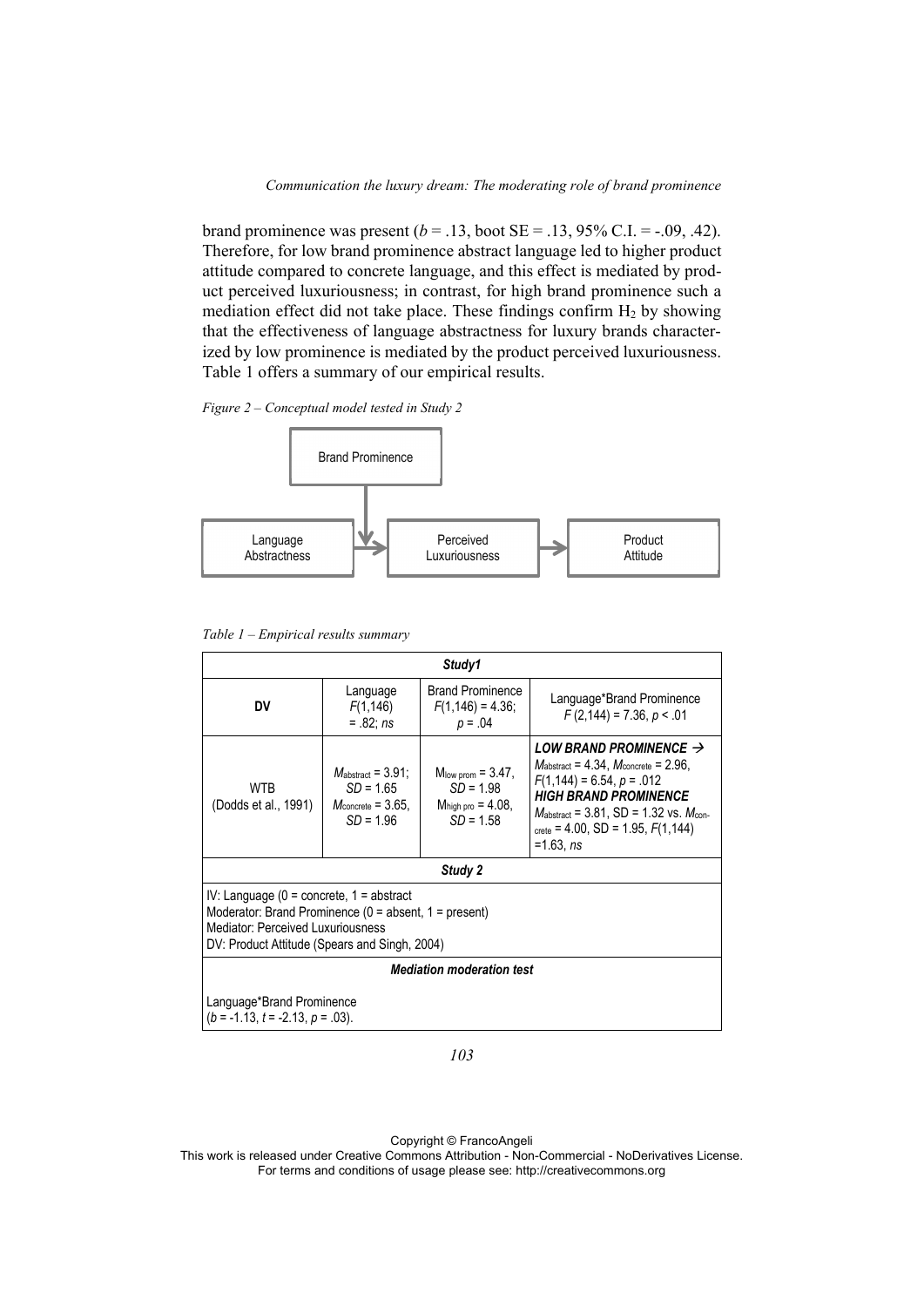*Cesare Amatulli, Matteo De Angelis, Carmela Donato* 

```
Language (0 = concrete, 1 = abstract) \rightarrow luxuriousness (b = 1.50, p < .001);
Brand prominence (0 = absent, 1 = present) \rightarrow luxuriousness (b = 1.34, p < .001);
Logo prominence absent \rightarrow Abstract vs. Concrete language on luxuriousness
(b = .52, boot SE = .19, 95% C.I. = .21, .97); 
Logo prominence present \rightarrow Abstract vs. Concrete language on luxuriousness
(b = .13, boot SE = .13, 95% C.I. = -.09, .42);
```
Luxuriousness  $\rightarrow$  Product attitude ( $b = .34$ ,  $p < .001$ );

### **3. Conclusions**

Today's luxury business is characterized by two relevant and converging consumption trends. Globally, experiential luxury is becoming more important than traditional personal luxury. As a consequence, luxury companies that have typically focused on personal luxury are now extending their strategies and brands to experiential luxury. Such a trend may stem directly from consumers gradually transitioning from an externalized to an internalized approach to luxury – that is, eschewing prestigious products for the sake of signaling social status and instead consuming such products to satisfy their individual style.

In this evolving scenario, luxury companies are increasingly more reliant on communication strategies and tactics to fulfil consumers' desire to dream. Therefore, it is important to understand which communication strategies and tactics are particularly effective at this aim, and under what conditions. Our research sheds light on one specific dimension of luxury brands' communication: namely, the type of language (abstract vs. concrete) that luxury brands may use in order to convey their messages to consumers. In particular, we built on a study by Hansen and Wänke (2011) that demonstrated that abstract descriptions of luxury products make consumers perceive those products and their brand as more luxurious than concrete descriptions. In this vein, our research proposes that the differential effectiveness of abstract versus concrete language is crucially affected by luxury goods' brand prominence. Indeed, we found that abstract language is more effective at increasing consumers' attitudes and WTB when luxury products are characterized by low rather than high brand prominence.

From a theoretical standpoint, our research offers two relevant contributions. First, we extend the findings of Hansen and Wänke (2011) by testing the marketing effects that result from using abstract versus concrete language in

*104* 

Copyright © FrancoAngeli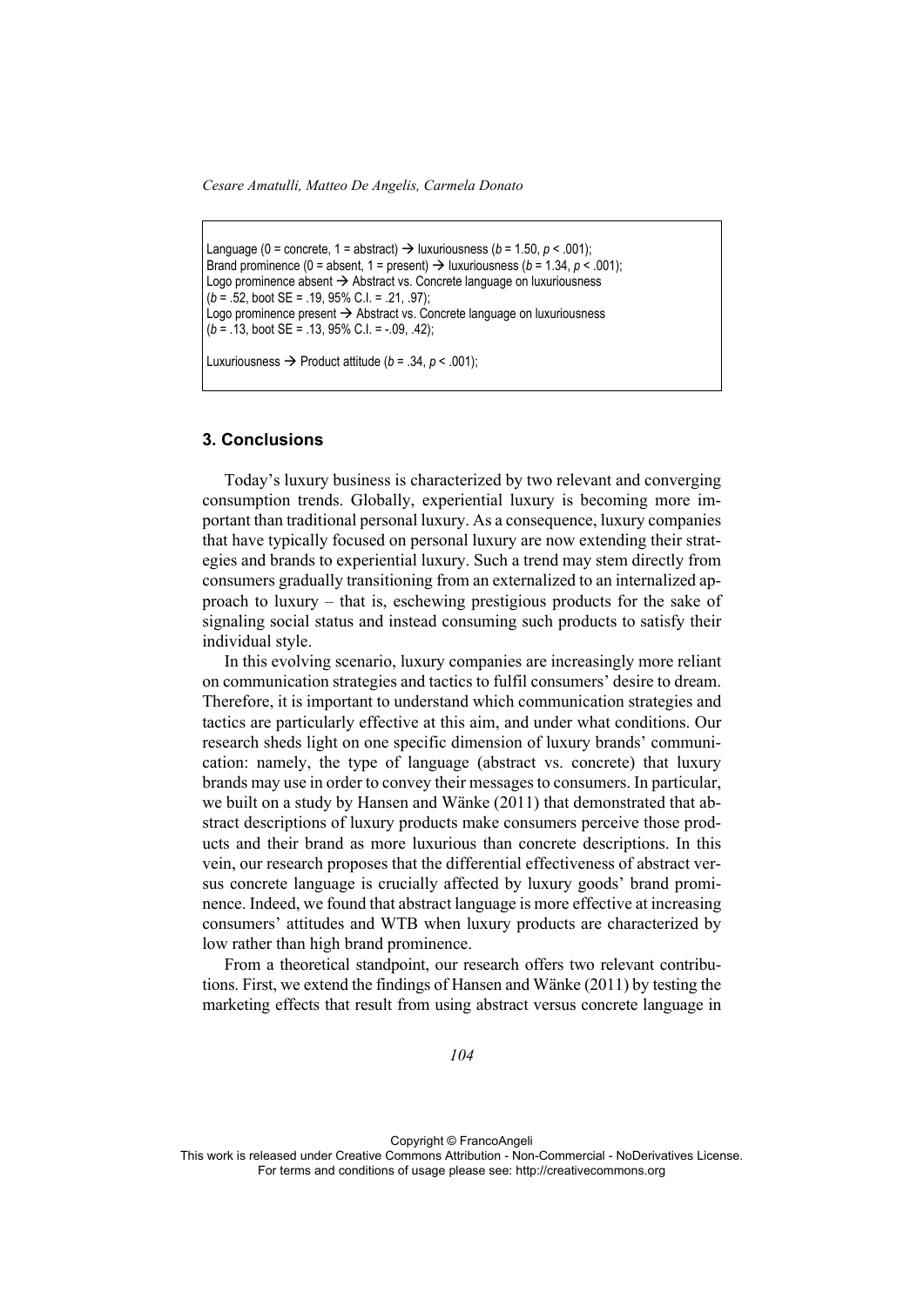communication about luxury goods. In particular, our results show that abstract language in luxury communication is more effective in increasing consumers' attitude toward the product and their WTB than concrete language. This has been shown to occur both directly and through an increase in product perceived luxuriousness. Second, and perhaps more importantly, we uncover a relevant boundary condition for this effect, such as brand prominence.

Our work also has some practical implications for managers. In particular, our results suggest that luxury managers should design their communication strategies around a clear vision of their target customers. Specifically, we find that the use of relatively more abstract language in luxury brand communication might be particularly effective for products characterized by low brand prominence. Such products, in turn, are typically more appealing for consumers with an internalized rather than an externalized approach to luxury consumption. For this reason, luxury communication managers should work in close collaboration not only with luxury brands' designers and merchandising managers but also with luxury marketing strategists in charge of defining segmentation and targeting policies. Moreover, confirming the positive relationship between abstract language and perceived luxuriousness already found by Hansen and Wänke (2011), our findings have important implications for advertising. When product descriptions are written in an abstract language, the product is perceived as more valuable and exclusive. This result can be beneficial for emerging brands that want to communicate their exclusiveness or simply their high quality, and that therefore can describe their products using an abstract language. Conversely, for those emerging brands that are less pretentious and that want to be perceived as more affordable, the use of concrete language description is more appropriate.

Finally, our research features some limitations that might open fruitful avenues for future studies. For instance, our research involved online experiments, which may be characterized by rigorous manipulations and measures, but do not necessarily confer external validity to the findings. Therefore, scholars could further validate our hypotheses by developing field experiments where consumers are presented with real advertisements in physical shopping contexts. Second, we focused on one possible boundary condition for the effect of language abstractness on consumer responses to luxury brands' communication messages. Future studies could certainly expand our investigation into the conditions in which abstract versus concrete language could benefit more luxury brands' communication. For instance, building on the study of Massara et al. (2019), future work could verify if our results hold in the case of a lifestyle-building advertising as well as in the case of product-based advertising

*105* 

Copyright © FrancoAngeli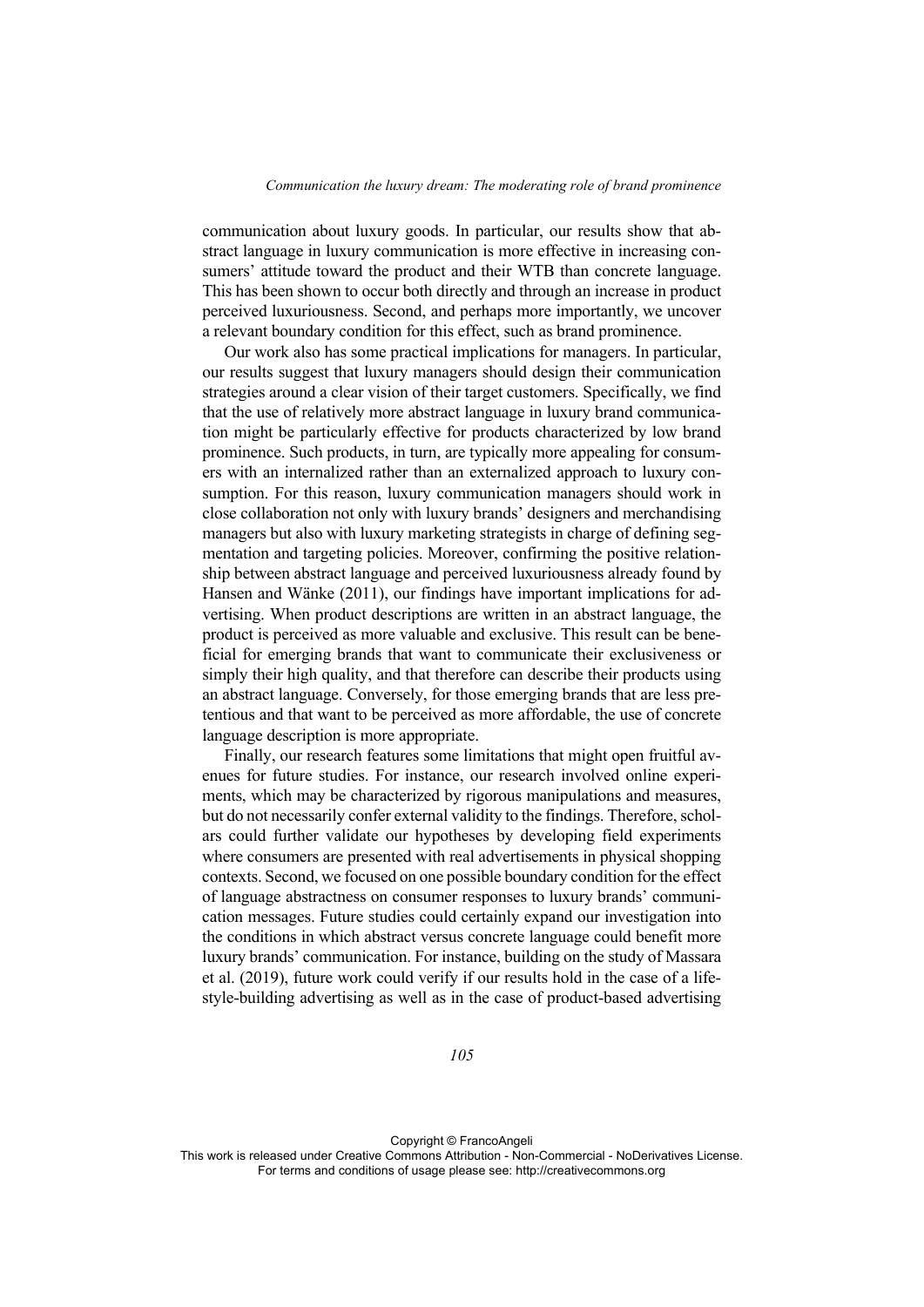or if in one of such cases the effect of language abstractness and logo prominence might be stronger. Another limitation of our study stems from the dependent variables we used. In this study, we observed the marketing effects of the type of language by focusing on product attitudes and WTB, which are interesting indicators of behavior, but do not represent actual purchase decisions. Therefore, future research could replicate our studies with more practical and realistic dependent variables, such as real product choice. As a final limitation, our experiments all focused on one single product category, such as wallet, which belongs to the category of accessories rather than to that of products and, additionally, is a fairly accessible type of good. Future studies could resolve such a limitation by focusing on different luxury product categories to check whether our results hold.

#### **References**

- Amatulli C., De Angelis M., Costabile M. and Guido G. (2017). *Sustainable luxury brands: Evidence from research and implications for managers*. Berlin: Springer. DOI: 10.1057/978-1-137-60159-9.
- Amatulli C., De Angelis M., Korschun D. and Romani S. (2018a). Consumers' perceptions of luxury brands' CSR initiatives: An investigation of the role of status and conspicuous consumption. *Journal of Cleaner Production*, 194: 277-287. DOI: 10.1016/j.jclepro.2018.05.111.
- Amatulli C., De Angelis M., Pichierri M. and Guido G. (2018b). The Importance of Dream in Advertising: Luxury Versus Mass Market. *International Journal of Marketing Studies*, 10(1): 71. DOI: 10.5539/ijms.v10n1p71.
- Amatulli C. and Guido G. (2012). Externalized vs. internalized consumption of luxury goods: propositions and implications for luxury retail marketing. *The International Review of Retail, Distribution and Consumer Research*, 22(2): 189-207. DOI: 10.1080/09593969.2011.652647.
- Amatulli C., Guido G. and Nataraajan R. (2015). Luxury purchasing among older consumers: exploring inferences about cognitive Age, status, and style motivations. *Journal of Business Research,* 68(9): 1945-1952. DOI: 10.1016/ j.jbusres.2015.01.004.
- Bain & Company (2018a). -- Available at: https://www.bain.com/contentassets/ 8df501b9f8d6442eba00040246c6b4f9/bain\_digest\_\_luxury\_goods\_worldwide\_ market study fall winter 2018.pdf.
- Bain & Company (2018b). -- Available at: https://www.bcg.com/d/press/20february 2018-altagamma-true-luxury-global-consumer-insight-184693.
- Bain & Company (2018c). -- Available at: https://altagamma.it/media/source/ WORLDWIDE%20LUXURY%20MARKET%20MONITOR\_BAIN.pdf.

*106* 

Copyright © FrancoAngeli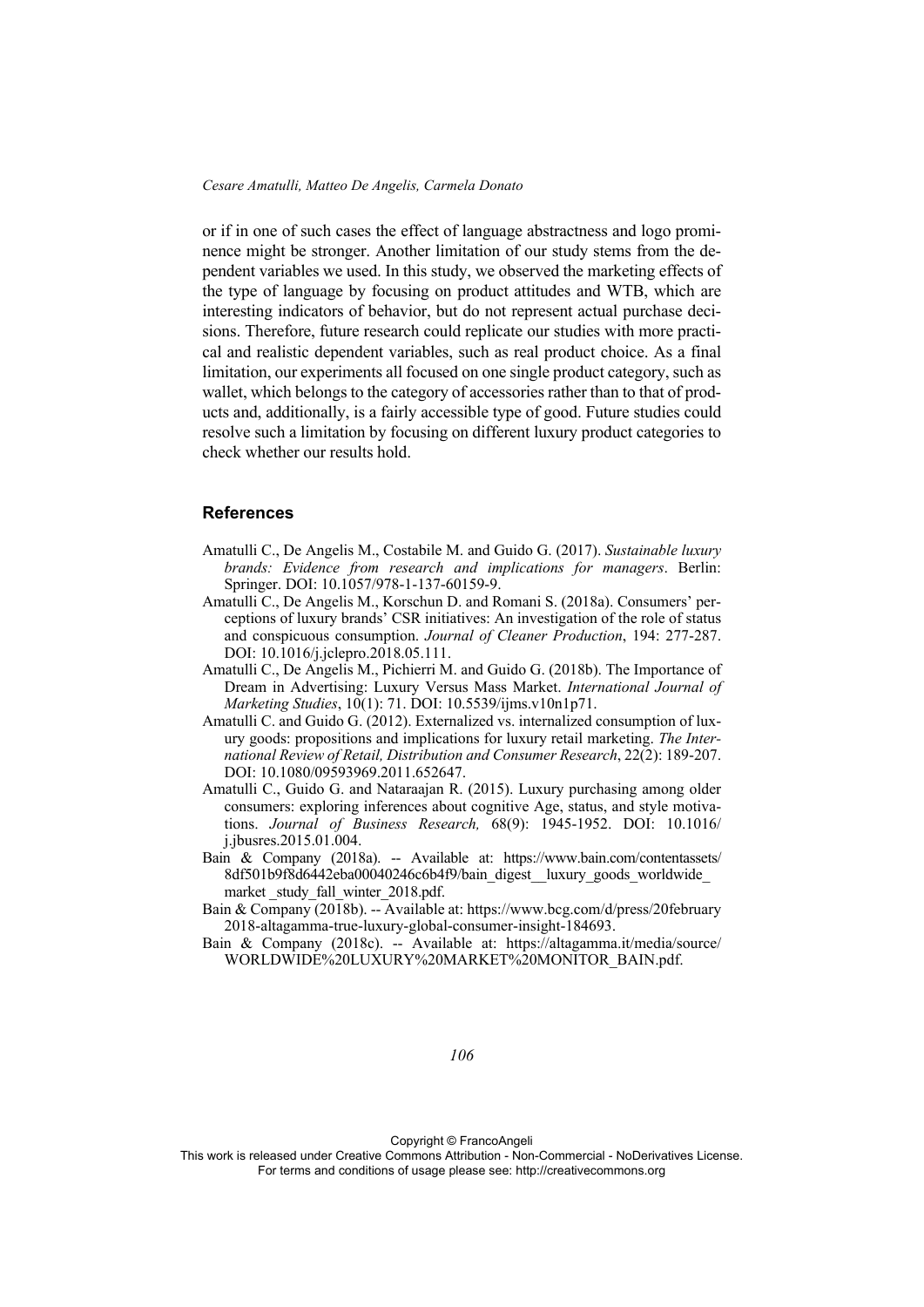- Beverland M. and Luxton S. (2005). Managing integrated marketing communication (IMC) through strategic decoupling: How luxury wine firms retain brand leadership while appearing to be wedded to the past. *Journal of Advertising*, 34(4): 103-116. DOI: 10.1080/00913367.2005.10639207.
- Chattalas M. and Shukla P. (2015). Impact of value perceptions on luxury purchase intentions: a developed market comparison. *Luxury Research Journal*, 1(1): 40- 57. DOI: 10.1504/LRJ.2015.069806.
- Cheah I., Phau I., Chong C. and Shimul A.S. (2015). Antecedents and outcomes of brand prominence on willingness to buy luxury brands. *Journal of Fashion and Marketing Management: An International Journal*, 19(4): 402-415. DOI: 10.1108/jfmm-03-2015-0028.
- De Angelis M., Tassiello V., Amatulli C. and Costabile M. (2017). How language abstractness affects service referral persuasiveness. *Journal of Business Research*, 72: 119-126. DOI: 10.1016/j.jbusres.2016.10.006.
- Dodds W.B., Monroe K.B. and Grewal D. (1991). Effects of price, brand, and store information on buyers' product evaluations. *Journal of Marketing Research*, 307-319. DOI: 10.1177/002224379102800305.
- Dubois B. and Duquesne P. (1993). The market for luxury goods: Income versus culture. *European Journal of Marketing,* 27(1): 35-44. Doi: 10.1108/ 03090569310024530.
- Dubois B. and Paternault C. (1995). Observations: Understanding the world of international luxury brands: The "dream formula". *Journal of Advertising Research*, 35(4): 69-76.
- Eastman J.K. and Eastman K.L. (2015). Conceptualizing a model of status consumption theory: An exploration of the antecedents and consequences of the motivation to consume for status. *Marketing Management Journal*, J. 25(1): 1-15.
- Erdogan B.Z. and Drollinger T. (2008). Endorsement practice: How agencies select spokespeople. *Journal of Advertising Research*, 48(4): 573-582. DOI: 10.2501/s0021849908080549.
- Fionda A.M. and Moore C.M. (2009). The anatomy of the luxury fashion brand. *Journal of Brand Management*, 16(5-6): 347-363. DOI: 10.1057/bm.2008.45.
- Han Y.J., Nunes J.C. and Drèze X. (2010). Signaling status with luxury goods: The role of brand prominence. *Journal of Marketing*, 74(4): 15-30. DOI: 10.1509/jmkg.74.4.15.
- Hansen J. and Wänke M. (2011). The abstractness of luxury. *Journal of Economic Psychology*, 32(5): 789-796. DOI: 10.1016/j.joep.2011.05.005.
- Hayes A.F. (2013). Mediation, moderation, and conditional process analysis. In: *Introduction to Mediation, Moderation, and Conditional Process Analysis: A Regression-Based Approach*. New York: Guilford Publications (1-20). DOI: 10.1111/jedm.12050.
- Kapferer J.N. (1997). Managing luxury brands. *Journal of Brand Management*, 4(4): 251-259. DOI: 10.1057/bm.1997.4.
- Kapferer J.N. (2010). Luxury after the crisis: Pro logo or no logo. *The European Business Review*: 42-46.
- Kapferer J.N. and Valette-Florence P. (2018). The impact of brand penetration and awareness on luxury brand desirability: A cross country analysis of the relevance

Copyright © FrancoAngeli

This work is released under Creative Commons Attribution - Non-Commercial - NoDerivatives License. For terms and conditions of usage please see: http://creativecommons.org